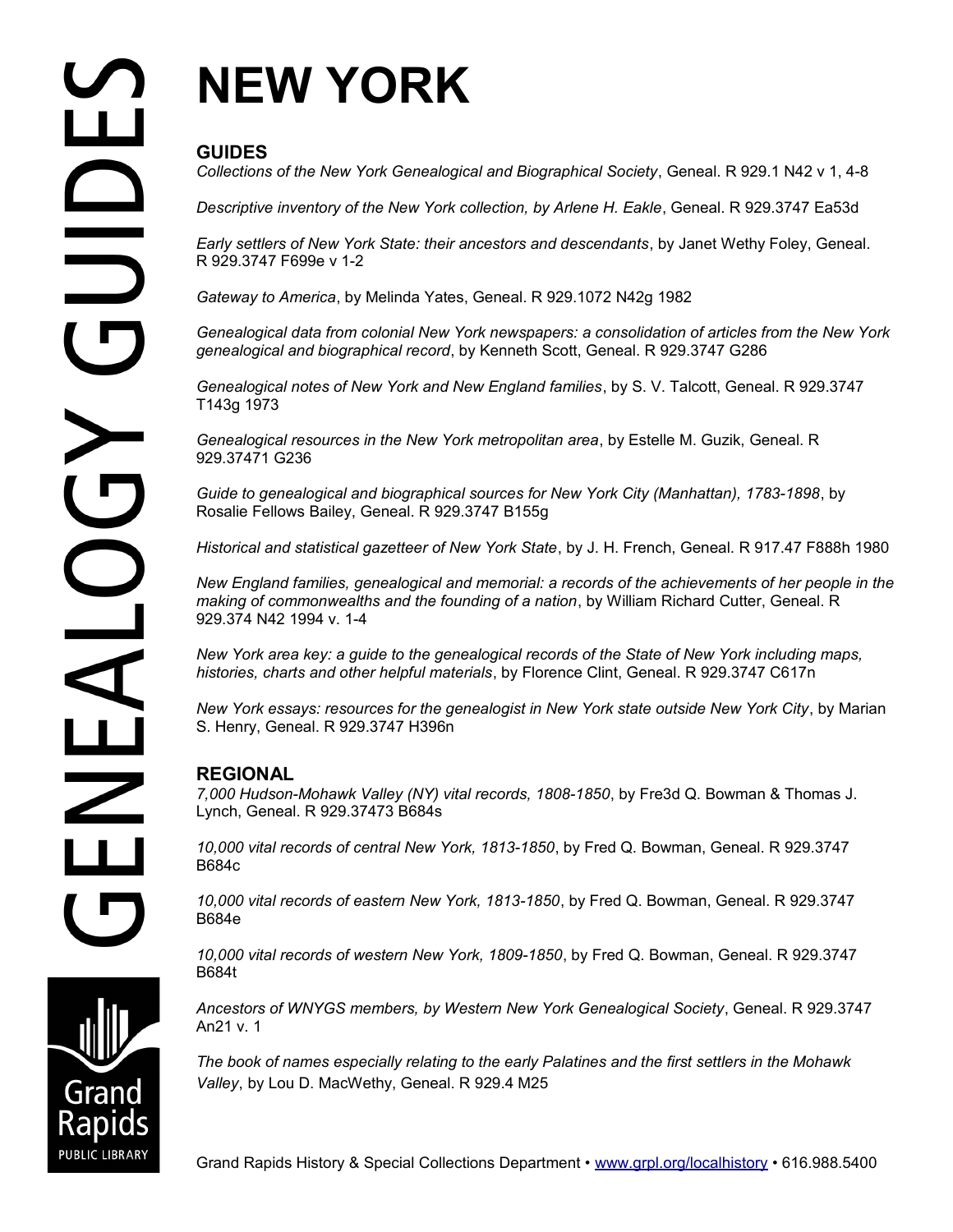*Catalogue of genealogical records in the Montgomery County Department of History & Archives, Old Court House, Fonda, New York, September 1957*, Geneal. R 929.1 M767c

*Death notices from Washington County, New York, newspapers, 1799-1880*, by Mary Smith Jackson and Edward F. Jackson, Geneal. R 929.374749 J136d

*Deaths, marriages and miscellaneous form Hudson, New York, newspapers: the Balance and Columbian repository, 1802-1811 [and] the Rural repository or bower of literature, 1824-1851*, by Arthur C.M. Kelly, Geneal. R 929.374739 K295d v1-2

*Contributions for the genealogies of the descendants of the first settlers of the patent and city Schenectady, from 1662 to 1800*, by Jonathan Pearson, Geneal. R 929.374744 P317cm 1982

*Early families of Herkimer County, New York: descendants of the Burnetsfield Palatines*, by William V.H. Barker, Geneal. R 929.374761 B245e

*Emigrants aided in Chautauqua County New York 1853-1976*, by Norwood & Lois Barris, Geneal. R 929.374795 B277e

*Genealogical and family history of northern New York: a records of the achievements of her people in the making of a commonwealth and the foundation of a nation*, by William Richard Cutter, Geneal. R 929.1 C981g v. 1-3

*Hudson-Mohawk genealogical and family memoirs: a record of achievements of the people of the Hudson and Mohawk valleys in New York state, included within the present counties of Albany, Rensselaer, Washington, Saratoga, Montgomery, Fulton, Schenectady, Columbia and Greene*, by Cuyler Reynolds, Geneal. R 929.1 R33 v. 1-4

*Marriage notices from Dutchess County, New York newspapers 1826-1851*, by Arthur C.M. Kelly, Geneal. R 929.374733 K295m

*Marriage notices from Washington County, New York, newspapers, 1799-1880* by Mary Smith Jackson, Geneal. R 929.374749 J136m

*The New Harlem register: a genealogy of the descendants of the twenty-three original patentees of the town of New Harlem, containing proofs of births, baptisms and marriages from the year 1630 to date*, by Henry Pennington Toler, Geneal. R 929.2 T575

*New Netherland roots*, by Gwenn F. Epperson, Geneal. R 929.3747 Ep73n

*New York's Finger Lakes pioneer families, especially Tompkins County: a genealogical notebook*, by Helen F. Lewis, Geneal. R 929.374771 L586n

*Our town: the story of Diana, Lewis County, New York*, Geneal. R 929.05 Ou7 v.2 no. 4

*Revised history of Harlem (City of New York): its origin and early annals/prefaced by home scenes in the fatherlands; or notices of its founders before emigration. Also, sketches of numerous families, and the recovered history of the land-titles*, by James Riker, Geneal. R 974.71 R44

*Six generation ancestor tables: bicentennial project*, by Central New York Genealogical Society, Geneal. R 929.3747 C333s v. 1-5

*Upstate New York in the 1760s: tax lists and selected militia rolls of Old Albany County, 1760-1768*, by Florence Christoph, Geneal. R 929.3747 C466u

#### **COURT DOCUMENTS & LAND RECORDS**

*Denizations, naturalizations, and oaths of allegiance in colonial New York*, by Kenneth Scott and Kenn Stryker-Rodda, Geneal. R 929.3747 Sco84d

*Directory to collections of New York vital records, 1726-1989, with rare gazetteer*, by Fred Q. Bowman and Thomas J. Lynch, Geneal. R 929.3747 B684d

Grand Rapids History & Special Collections Department • [www.grpl.org/localhistory](http://www.grpl.org/localhistory) • 616.988.5400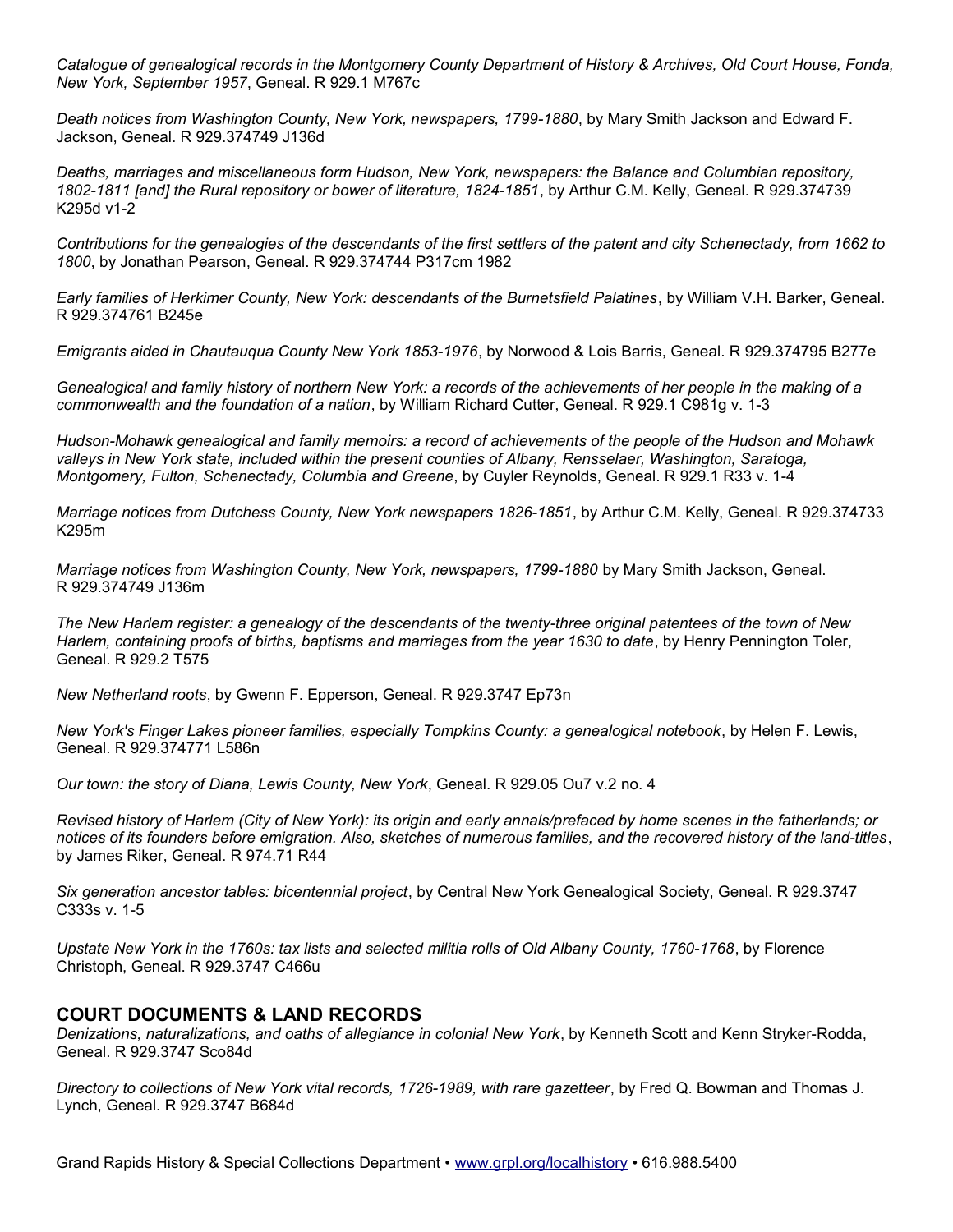*Earliest Holland Land Company sales in Chautauqua County, New York*, by Virginia Washburn Barden, Geneal. R 929.374795 B235e

*Early New York naturalization: abstracts of naturalization records from federal, state, and local courts, 1792-1840*, by Kenneth Scott, Geneal. R 929.3747 Sco84e

*Genealogical data from New York administration bond, 1753-1799 and hitherto unpublished letters of administration*, by Kenneth Scott, Geneal. R 929.3747 Sco84g

*Index to the wills, administrations and guardianships of Kings County, New York, 1650 to 1850*, by Milton Halsey Thomas and Charles Shepard II, Geneal. R 929.4 T36

Joseph Gavit's American deaths and marriages, 1784-1829: index to non-principals in microfilm copies of abstracts in the *New York State Library, Albany, New York*, by Kenneth Scott, Geneal. R 929.3 Sco84j

*New York court records, 1760-1797: genealogical data from the court of quarter sessions*, by Kenneth Scott, Geneal. R 929.37471 Sco84n

*New York marriages previous to 1784: a reprint of the original edition of 1860 with additions and corrections. Including supplementary list of marriage licenses. New York marriage licenses*, by Robert H. Kelby and Kenneth Scott, Geneal. R 929.3 N42 v. 1-4

*New York state probate records: a genealogist's guide to testate and intestate records*, by Gordon L. Remington, Geneal. R 929.3747 R284n

*Petitions for name changes in New York City, 1848-1899*, by Kenneth Scott, Geneal. R 929.37471 Sco84p

*Settlers of the Beekman patent, Dutchess County, New York: an historical and genealogical study of all the 18th century settlers in the paten*t, by Frank J. Doherty, Geneal. R 929.374733 v. 1-20

*Ulster County, N.Y. Probate records in the office of the surrogate, and in the county clerk's office at Kingston, N.Y.: a careful abstract and translation after intestates and inventories from 1665, with genealogical and historical notes, and list of Dutch and Frisian baptismal names with their English equivalents*, by Gustave Anjou, Geneal. R 929.374734 An59u v. 1-2

*Western New York land transactions: extracted from the archives of the Holland Land Company*, by Karen E. Livsey, Geneal. R 929.37479 L767w 1804-1824, Geneal. R 929.37479 L762w 1825-1835

#### **CHURCH & CEMETERY RECORDS**

*Baptismal and marriage registers of the old Dutch church of Kingston, Ulster County, New York: (formerly named Wiltwyck, and often familiarly called Esopus or 'Sopus), for one hundred and fifty years from their commencement in 166*0, by Roswell Randall Hoes, Geneal. R. 929.3 K618

*Chautauqua County, New York, cemetery inscriptions & county and town history/inscriptions copied by Glenn Griswold about 1931*; edited and arranged by Charles D. Townsend, Geneal. R 929.574795 C396

*A guide to Chautauqua County, New York cemeteries and burial sites*, by Virginia W. Barden, Geneal. R. 929.574795 B235g

*Inscription from Maplelawn Cemetery, Elba, Genesee Co., New York*, by Vicki M. Miller, Geneal. R 929. 374792 M619i

*Minisink Valley Reformed Dutch Church records: 1716-1830*, New York Genealogical and Biographical Society, Geneal. R 929.374731 M664

*Records of the Reformed Dutch Church of Albany, New York, 1683-1809: marriages, baptisms, members, etc*, by Louis Duermyer, Geneal. R 929.374743 Al13r

*Records of the Reformed Dutch Church in New Amsterdam and New York: marriages from 11 December, 1639 to 26 August, 1801*, by Samuel S. Purple, Geneal. R 929.37471 P976r

Grand Rapids History & Special Collections Department • [www.grpl.org/localhistory](http://www.grpl.org/localhistory) • 616.988.5400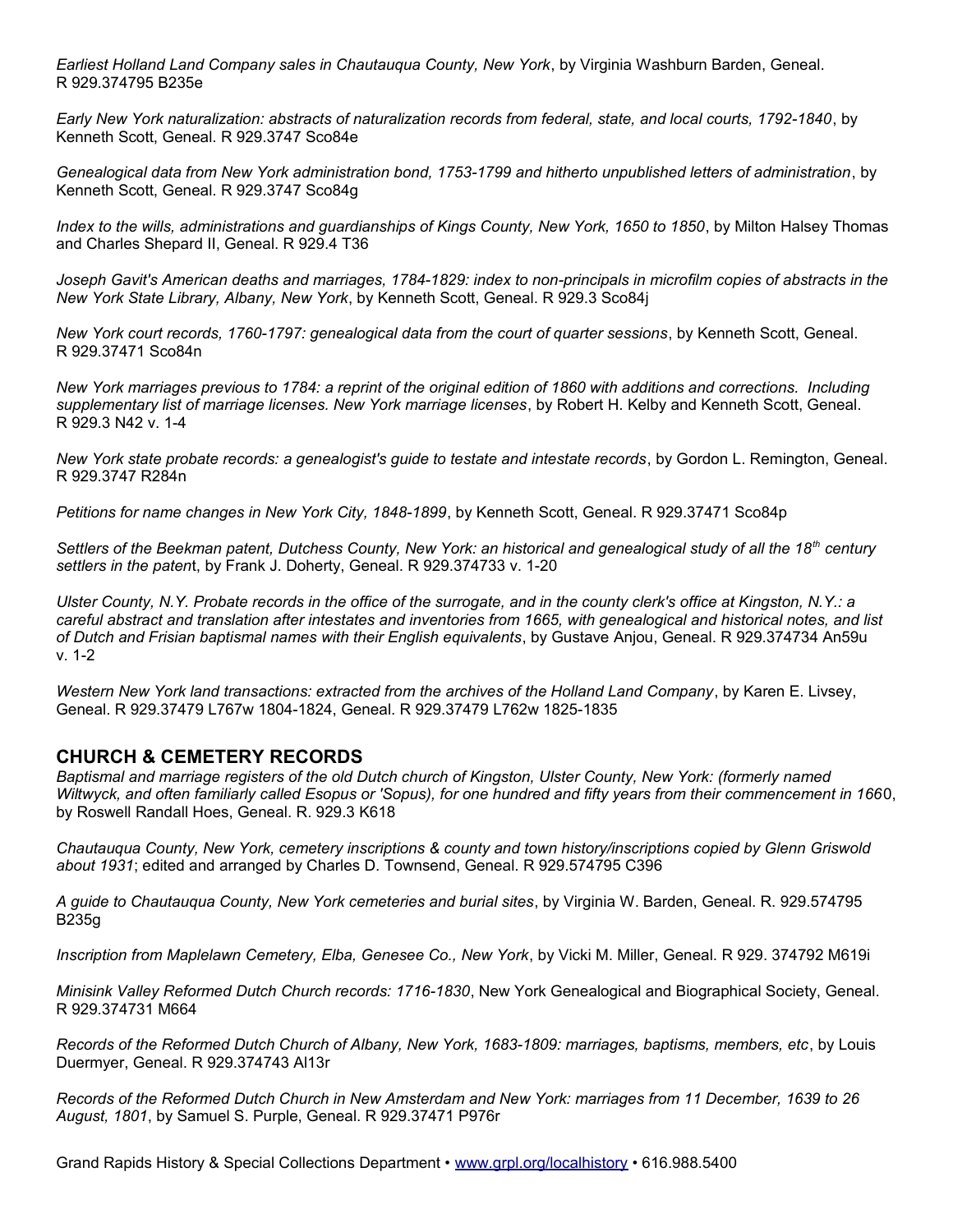*Rules and regulations of the Green-wood Cemetery: with a catalogue of proprietors: and Mr. Cleaveland's descriptive notices of "Greenwood illustrated"*, Geneal. R 929.3 N42r

#### **CENSUS**

*The Children's Aid Society of New York: an index to the federal, state, and local census records of its lodging houses, 1855-1925*, by Carolee R. Inskeep, Geneal. R 312.09747 1855-1925 In7

*Free Black heads of households in the New York State federal census 1790-1830*, by Alice Eichholz, Geneal. R 929.308996 Ei24f

*Heads of families at the first census of the United States taken in the year 1790: New York*, Geneal. R 929.3 Un32 v.6

*Lists of inhabitants of colonial New York: excerpted from the Documentary history of the State of New-York*, by Edmund Bailey O'Callaghan, Geneal. R 929.3747 Oc1L

*New York 1810 census index*, by Ronald Vern Jackson, Geneal. R 312.09747 1810 J137n

*New York 1820 census index*, by Ronald Vern Jackson, Geneal. R 312.09747 1820 J137n

*New York 1830 census index*, by Ronald Vern Jackson, Geneal. R 312.09747 1830 J137n

*New York 1840 census index*, by Ronald Vern Jackson, Geneal. R 312.09747 1840 J137n

*New York 1850 census index*, by Ronald Vern Jackson, Geneal. R 312.09747 1850 J137n

*New York alien residents, 1825-1848*, by Kenneth Scott, Geneal. R 929.3747 Sco84n

*New York City 1850 census index*, by Ronald Vern Jackson, Geneal. R 312.097471 1850 J137n v. 1-2

*New York State census records, 1790-1922*, by Marilyn Douglas and Melinda Yates, Geneal. R 312.09747 D746n

#### **PASSENGER LISTS**

*Dutch immigrants in U.S. Ship passenger lists, port of New York, 1881-1882: an alphabetical listing*, by Robert P. Swierenga, Geneal. R 929.3492 Sw52d 1881-1882 v. 1-2

*Dutch immigrants in U.S. Ship passenger lists, port of New York, 1888: an alphabetical listing*, by Robert P. Swierenga, Geneal. R 929.3492 Sw52d 1888

*Dutch immigrants in U.S. Ship passenger lists, port of New York, 1890-1897: an alphabetical listing*, by Robert P. Swierenga, Geneal. R 929.3492 Sw52d 1890-1897 v. 1-2

*Dutch immigrants in U.S. Ship passenger lists, port of New York, 1892: an alphabetical listing*, by Robert P. Swierenga, Geneal. R 929.3492 Sw52d 1892

*Dutch immigrants in U.S. Ship passenger lists, port of New York, 1893-1894: an alphabetical listing*, by Robert P. Swierenga, Geneal. R 929.3492 Sw52d 1893-1894

*The Famine immigrants: lists of Irish immigrants arriving at the port of New York, 1846-1857*, by Ira A. Glazier, Geneal. R 929.373 F21 v. 1-6

*German immigrants: lists of passengers bound from Bremen to New York [dates], with places of origins*, by Gary J. Zimmerman and Marion Wolfert, Geneal. R 929.343 Z65g v. 1-4

*Immigrants to the middle colonies: a consolidation of ship passenger lists and associated data from the New York genealogical and biographical record*, by Michael Tepper, Geneal. R 929.374 Im4

*Migration from the Russian Empire: lists of passengers arriving at the Port of New York*, by Ira A. Glazier, Geneal. R 929.3747 M588 v. 1-6

Grand Rapids History & Special Collections Department • [www.grpl.org/localhistory](http://www.grpl.org/localhistory) • 616.988.5400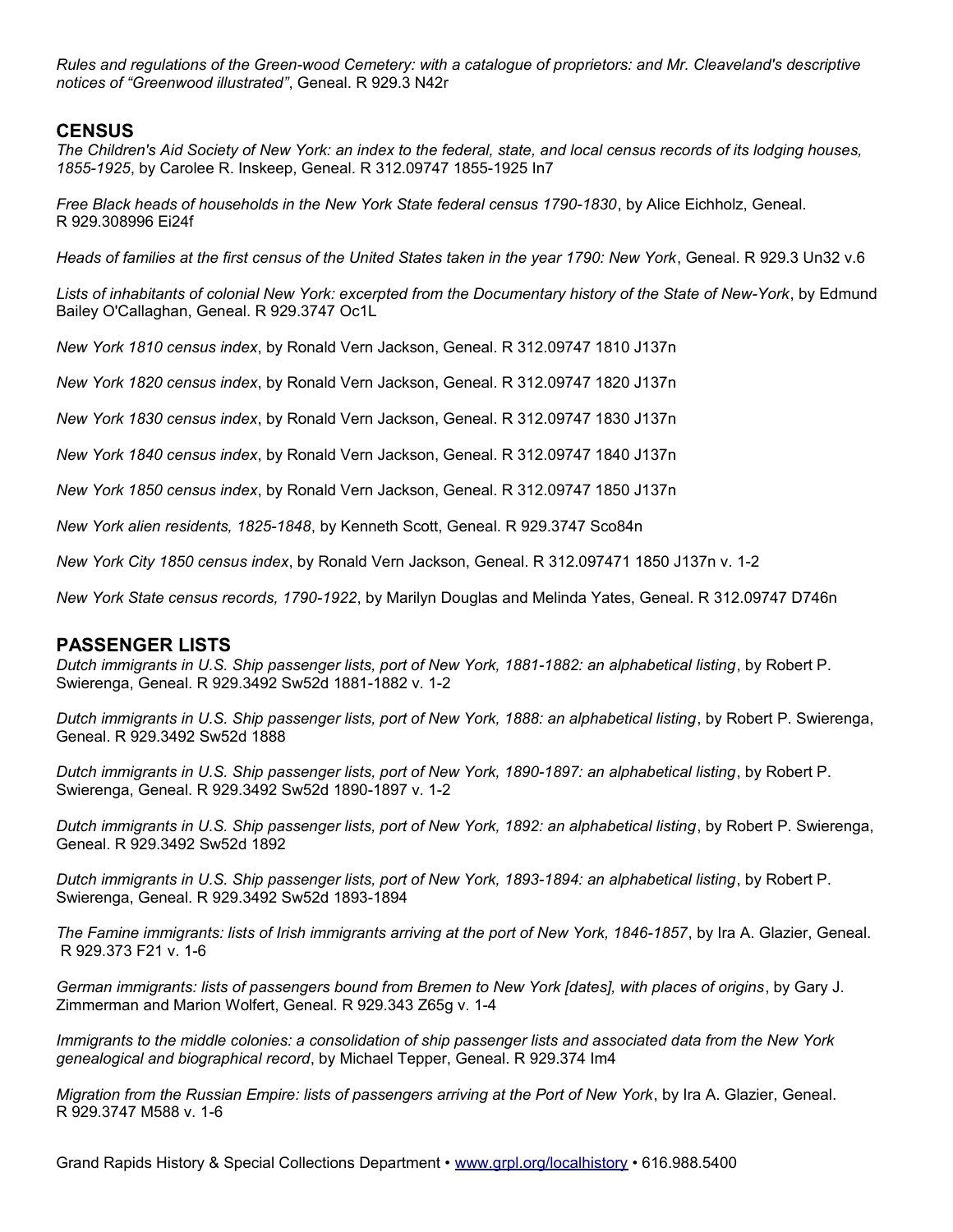*More Palatine families: some immigrants to the middle colonies 1717-1776 and their European origins, plus new discoveries on German families who arrived in Colonial New York in 1710*, by Henry Z. Jones, Jr., Geneal. R 929.3747 J717m

*The Palatine families of New York: a study of the German immigrants who arrived in colonial New York in 1710*, by Henry Z. Jones, Jr., Geneal. R 929.3747 J717 v. 1-2

Ships passenger lists, New York and New Jersey, 1600-1825, by Carl Boyer, 3<sup>rd</sup>, Geneal. R 929.373 B695s

#### **INDIVIDUAL FAMILIES**

*The ancestors and descendants of Rulef Schenck: a genealogy of the Onondaga County, New York, branch of the Schenck family*, by Benjamin Robinson, M.D.; from records and notes compiled by Adrian Adelbert Schenck, by Adrian Adelbert Schenck, Geneal. R 929.2 Sch3

*Belange, Cresson, Delaplaine, Diament and Smith: seventeenth-century immigrants to New York, Pennsylvania, and New Jersey*, by Patricia Law Hatcher, Geneal. R 929.2 B4102 H2

*The Collins-Cadwell genealogy: ancestors and descendants of Hiram Collins and his wife Annar Cadwell Collins of Middlesex, New York, with allied lines Underwood, Clark and Van Houten*, by Margaret U. Lofquist, Geneal. R 929.2 C697 L8

*Court family*, by Alice T. Miller, Geneal. R 929.2 C835 M6

*Descendants of Mary Cook of Pawling, New York*, by Beverly L. Allred, Geneal. R 929.2 C772 AL5

*Descendants of Richard and Mary (Reuwee)Brown, early settlers in Western New York*, by Ernest Paul Webecke, Geneal. R 929.2 B814 W3

*Descendants of Thomas & Mercy (Holbridge) Disbrow*, by Michael S. Disbrow, Geneal. R 929.2 D631 D6 v. 1-2

*The family of Nelson Drake: back to 1630, New York and Michigan pioneers, with genealogy supplement,* by Floyd Nelson Drake, Geneal. R 929.2 D789 D7

*Field genealogy: being the record of all the Field family in America, whose ancestors were in this country prior to 1700. Emigrant ancestors located in Massachusetts, Rhode Island, New York, New Jersey, New Hampshire, Virginia. All descendants of the Fields of England, whose ancestor, Hurbutus de la Field was from Alsace-Lorraine*, by Frederick Clifton Pierce, Geneal. R 929.2 F45 v. 1-2

*Genealogical records on the Timothy Chase family*, by H. C. Schooley, Geneal. R 929.2 C387 Sch6

*A Haner/Hayner family in America: descendants of Johannes Hoener in the New World*, by Franklin Miller, Jr. Geneal. R 929.2 H332 M6 2001 v. 1-2

*History of the McDougal family: from 18th century New York to 20th century Michigan*, by Robert A. McDougal, Geneal. R 929.2 M147 M1 v. 1-2

*Hope for a better life: the immigration story of the Adriaan Van Doorn family from Oud-Vossemeer, The Netherland*s, by Mark A. DeJong, Geneal. R 929.2 D721 D3

*The James Watson family of Orange County New York and Barry County, Michigan*, by Ricky Lee Watson, Geneal. R 929.2 W334 W3

*Jonathan Beadle family: history and genealogy of descendants of Jonathan Beadle who came to Ovid, Seneca County, New York about 1805 from New Jersey …; with an appendix concerning the family of Benjamin Bedel*, by Walter J. Beadle, Geneal. R 929.2 B358 B3j

*The Egbert Post family: a century in America*, Geneal. R 929.2 P845 P84